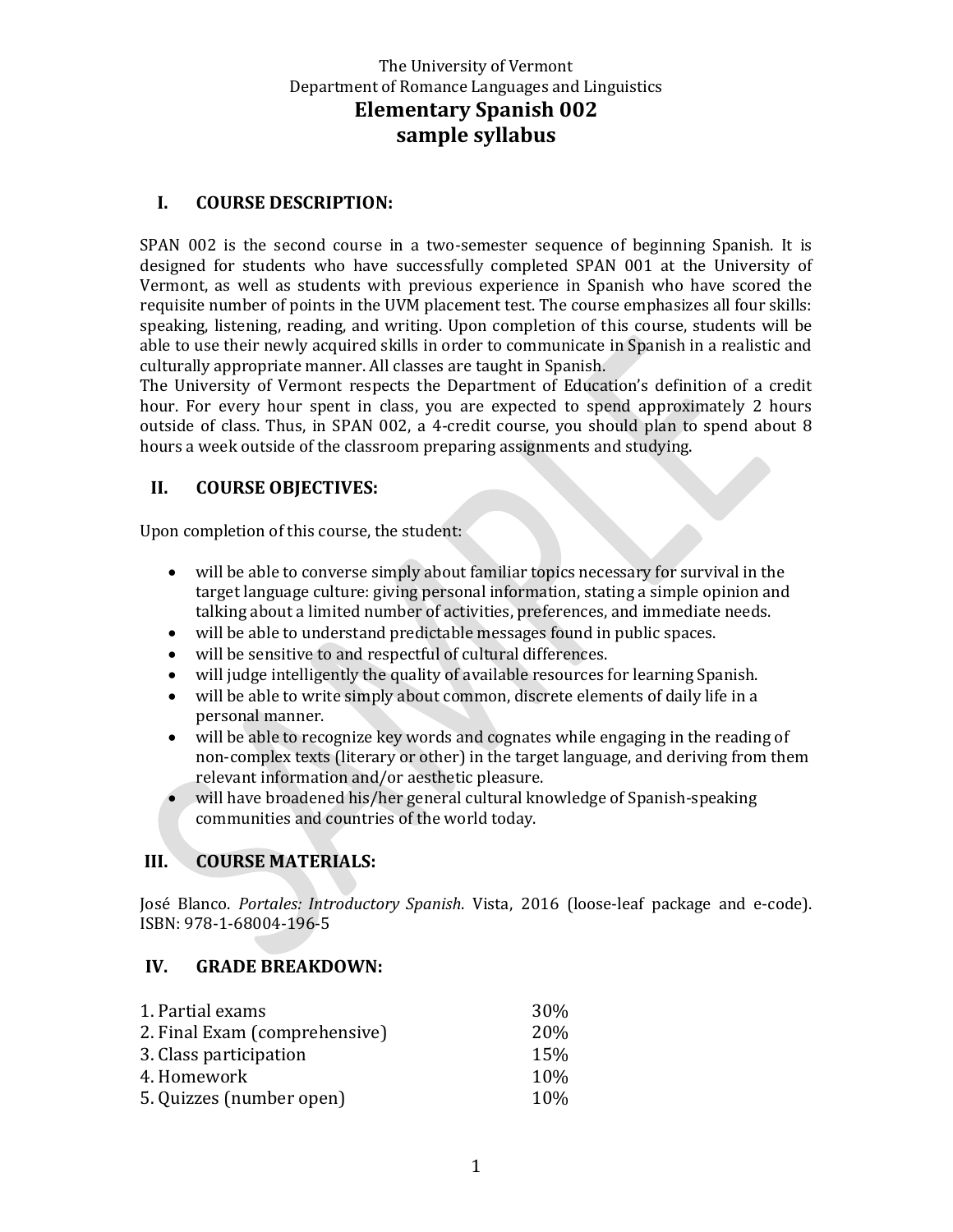6. Oral exam (open) 10% 7. Compositions, journals, special projects, etc. 5% \_ 100%

*This is just an example of a grade breakdown. Instructors may tailor the grade breakdown to their own courses and are not limited to these classifications or percentages.*

### 1. Partial exams (30%)

The scheduled partial exams in this class will be given on the following dates: There will be no make-up exams in this class without an official excuse.

*Official excuses may consist of: religious holidays (during the first 2 weeks of classes, you should submit a letter to your instructor with the dates and reasons for your absences); UVM-sponsored events (during the first 2 weeks of classes, you should submit a letter to your instructor, on UVM letterhead and signed by your supervisor or coach, with the dates and reasons for your absences); Dean's excuse (contact your Dean's Office if you have a serious reason to miss classes or tests and they will email your instructor).*

2. Final Exam (20%)

The final exam for this class is comprehensive and is scheduled for: No make-ups will be given without an official excuse.

3. Class participation, absences, and late arrivals (15%)

**Participation** 

In the SPAN 001 classroom, active and constructive class participation is a requirement. Speaking a foreign language with proficiency is an acquired skill that entails consistent practice and self-discipline. In this class, active participation includes volunteering answers, answering questions accurately, staying on task in pair and group work, and respecting the classroom environment rules.

Absences

More than four (4) unexcused absences (i.e., absences for which you do not have an official excuse) will lower your final grade. Unexcused absences may include light illness, faulty alarm clocks, and delayed flights...

Late arrivals

Three (3) late arrivals equal one absence in this course.

#### 4. Homework (10%)

You must respect your instructor's homework guidelines. Please use high-quality dictionaries, avoid automatic translators, and carefully review your work. Late homework will not be accepted.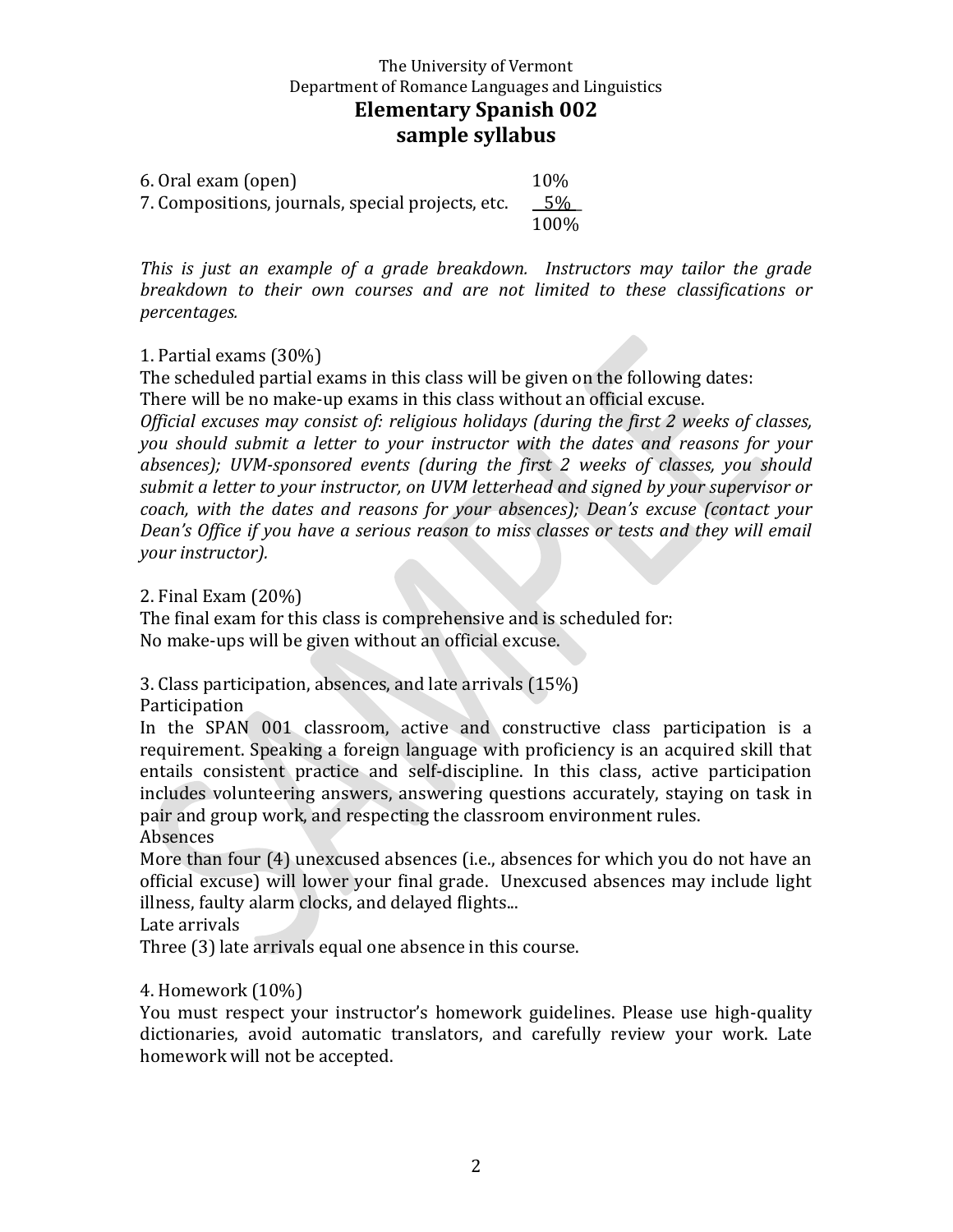# 5. Quizzes (10%)

The missed quiz policy for this section of SPAN 001 is the following:

#### 6. Oral exam (10%)

Oral exams are designed to evaluate speaking and listening skills; please refer to the course schedule for the oral exam dates. No make-ups will be given without an official excuse.

7. Compositions, projects, journals, etc. = other homework (5%)

Grading scale used in all Romance Languages and Linguistics courses at UVM:

| $97\% - 100\%$ | $=$      | $A+$ |
|----------------|----------|------|
| $94\% - 96\%$  | =        | A    |
| $90\% - 93\%$  | =        | $A-$ |
| 87% - 89%      | =        | B+   |
| $84\% - 86\%$  | Ξ        | B.   |
| $80\% - 83\%$  | $\equiv$ | В-   |
| $77\% - 79\%$  | Ξ        | C+   |
| $74\% - 76\%$  | $\equiv$ | C.   |
| $70\% - 73\%$  | $\equiv$ | C-   |
| 67%-69%        | $\equiv$ | D+   |
| $64\% - 66\%$  | $=$      | D    |
| $60\% - 63\%$  | $=$      | D-   |
| $0\% - 59\%$   | =        | F    |
|                |          |      |

# **V. VARIA**

- 1. Academic integrity: It is plagiarism to present another's ideas or words as your own. In a foreign language classroom, this includes computer-based translations. If you have questions when preparing a composition or other graded assignment, please ask your instructor. Do not have someone else correct your writing for you before turning it in for a grade. Plagiarism is a serious academic offense, and can result in a failing grade or worse. [\(http://www.uvm.edu/sconduct/?Page=ah.html&SM=menu-programs.html\)](http://www.uvm.edu/sconduct/?Page=ah.html&SM=menu-programs.html)
- 2. Student learning accommodations: In keeping with University policy, any student with a documented disability interested in utilizing accommodations should contact ACCESS, the office of Student Accessibility Services on campus [\(www.uvm.edu/access\)](http://www.uvm.edu/access).
- 3. Religious Holidays: Students have the right to practice the religion of their choice. If you need to miss class to observe a religious holiday, please submit